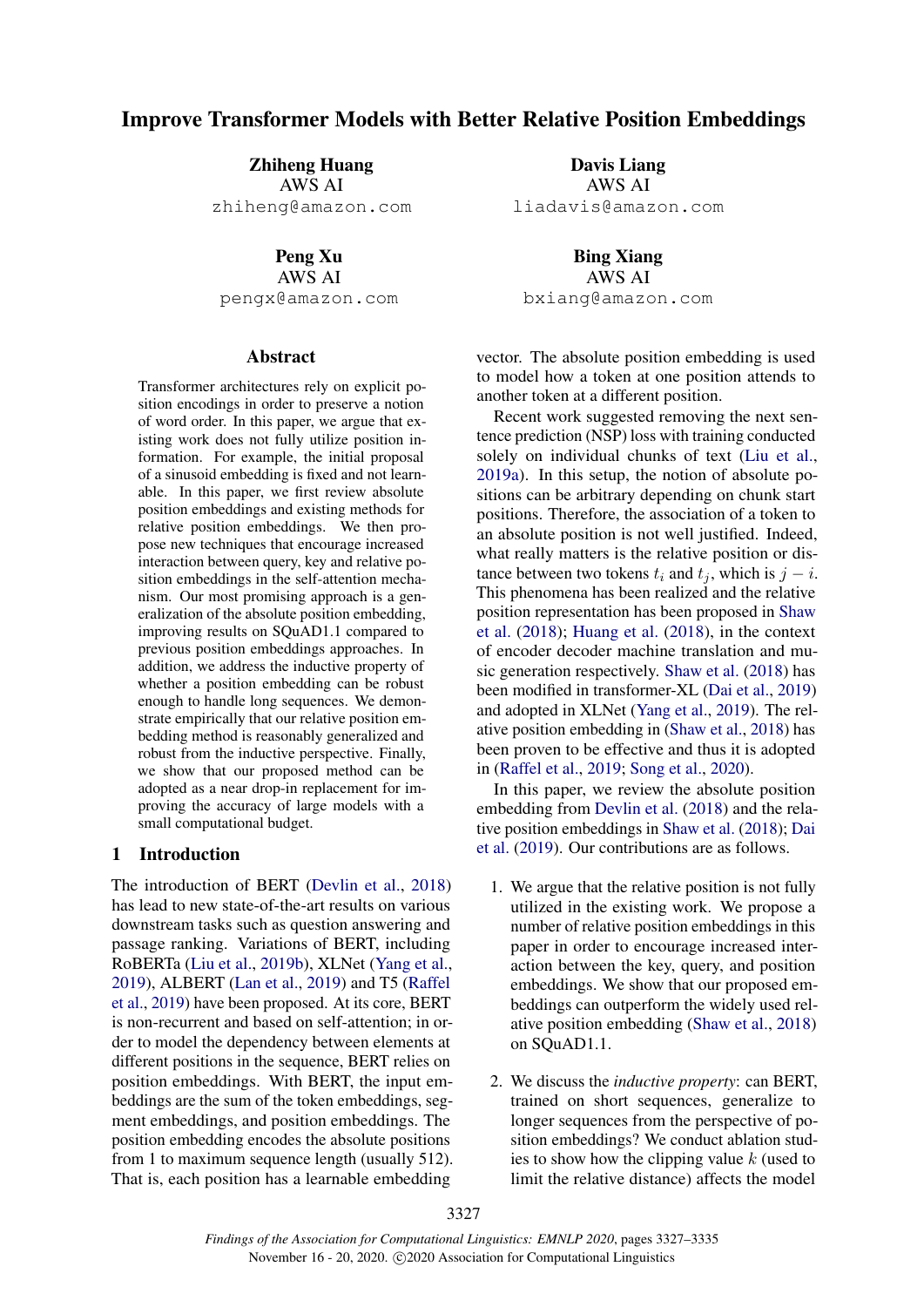accuracy. We demonstrate empirically that our relative embedding method is robust with respect to this *inductive property*.

3. We show that our novel position embedding technique can improve BERT-large performance with only a few epochs of fine-tuning. Acquiring large gains with a small computation budget.

## 2 Related Work

Previously, [Vaswani et al.](#page-8-10) [\(2017\)](#page-8-10) introduced a position embeddings with dimensions matching the token embeddings (so that they can be summed). Specifically, they choose the sine and cosine functions at different frequencies:

$$
PE_{(pos, 2i)} = \sin(pos/10000^{2i/d_{model}})
$$
 (1)

$$
PE_{(pos, 2i+1)} = \cos(pos/10000^{2i/d_{model}})
$$
 (2)

where  $pos$  is the position and i is the embedding dimension. That is, each dimension of the position encoding corresponds to a sinusoid. The authors hypothesized that it would allow the model to easily learn to attend via relative positions, since for any fixed offset k,  $PE_{pos+k}$  can be represented as a linear function of  $PE_{nos}$ . They also experimented with learned position embeddings [\(Gehring et al.,](#page-8-11) [2017\)](#page-8-11) and found that the two versions produced nearly identical results. BERT [\(Devlin et al.,](#page-8-0) [2018\)](#page-8-0) uses a learnable position embedding.

Previous work [\(Parikh et al.,](#page-8-12) [2016\)](#page-8-12) has introduced attention weights based on relative distance prior to BERT [\(Devlin et al.,](#page-8-0) [2018\)](#page-8-0). More recently, [Shaw et al.](#page-8-6) [\(2018\)](#page-8-6) demonstrated the importance of relative position representations. They presented an efficient way of incorporating relative position representations into the transformer self-attention layer. They achieved significant improvements in translation quality on two machine translation tasks. [Huang et al.](#page-8-7) [\(2018\)](#page-8-7) has proposed a similar idea to incorporate the relative distance explicitly but in the music generation domain. Transformer-XL [\(Dai et al.,](#page-8-8) [2019\)](#page-8-8) has modified [\(Shaw et al.,](#page-8-6) [2018\)](#page-8-6) to have the following two differences: 1) to introduce additional bias terms for queries; and 2) to reintroduce the use of a sinusoid formulation, in the hope that a model trained on a memory of a certain length can automatically generalize to a memory several times longer during evaluation<sup>[1](#page-1-0)</sup>. The proposed relative position embedding has been used in transformer-XL [\(Dai et al.,](#page-8-8) [2019\)](#page-8-8) and XLNet [\(Yang et al.,](#page-8-2) [2019\)](#page-8-2). The relative position embedding by [Shaw et al.](#page-8-6) [\(2018\)](#page-8-6) is proven to be effective

and it is validated in BERT variants model training [\(Raffel et al.,](#page-8-4) [2019;](#page-8-4) [Song et al.,](#page-8-9) [2020\)](#page-8-9).

In addition to the above work, [Chorowski](#page-8-13) [et al.](#page-8-13) [\(2015\)](#page-8-13) proposed a novel method of adding location-awareness to the attention mechanism in the sequence to sequence framework for automatic speech recognition (ASR). Their work is related to this paper as both attempt to integrate a location information into the self-attention mechanism.

### 3 Position Embeddings

In this section, we review the absolute position embedding used in the original BERT paper and the relative position embedding proposed in [\(Shaw](#page-8-6) [et al.,](#page-8-6) [2018;](#page-8-6) [Dai et al.,](#page-8-8) [2019\)](#page-8-8). We then propose a number of relative position embeddings, from simpler ones to more complex ones. We analyze the complexity of each embedding method.

## 3.1 Self-Attention review

The BERT model consists of a transformer encoder [\(Vaswani et al.,](#page-8-10) [2017\)](#page-8-10) as shown in Figure [1.](#page-1-1)

<span id="page-1-1"></span>

Figure 1: Transformer architectures with the original absolute position embedding (left) and all other variations of relative position embeddings (right).

The original transformer architecture uses multiple stacked self-attention layers and point-wise fully connected layers for both the encoder and decoder. Each self-attention sublayer consists of h attention heads. The result from each head are concatenated to form the sublayer's output. Each attention head operates on an input sequence,  $x = (x_1, \ldots, x_n)$  of *n* elements (maximum number of tokens allowed in model training,  $n$  is usually 512 in default) where  $x_i \in \mathbb{R}^{d_x}$ , and computes a new sequence  $z = (z_1, \ldots, z_n)$  of the same length where  $z_i \in \mathbb{R}^{d_z}$ . Each output element,  $z_i$ , is computed as weighted sum of linearly transformed input elements:

$$
z_i = \sum_{j=1}^{n} \alpha_{ij}(x_j W^V), \tag{3}
$$

<span id="page-1-0"></span><sup>&</sup>lt;sup>1</sup>This was not rigorously verified in experiments.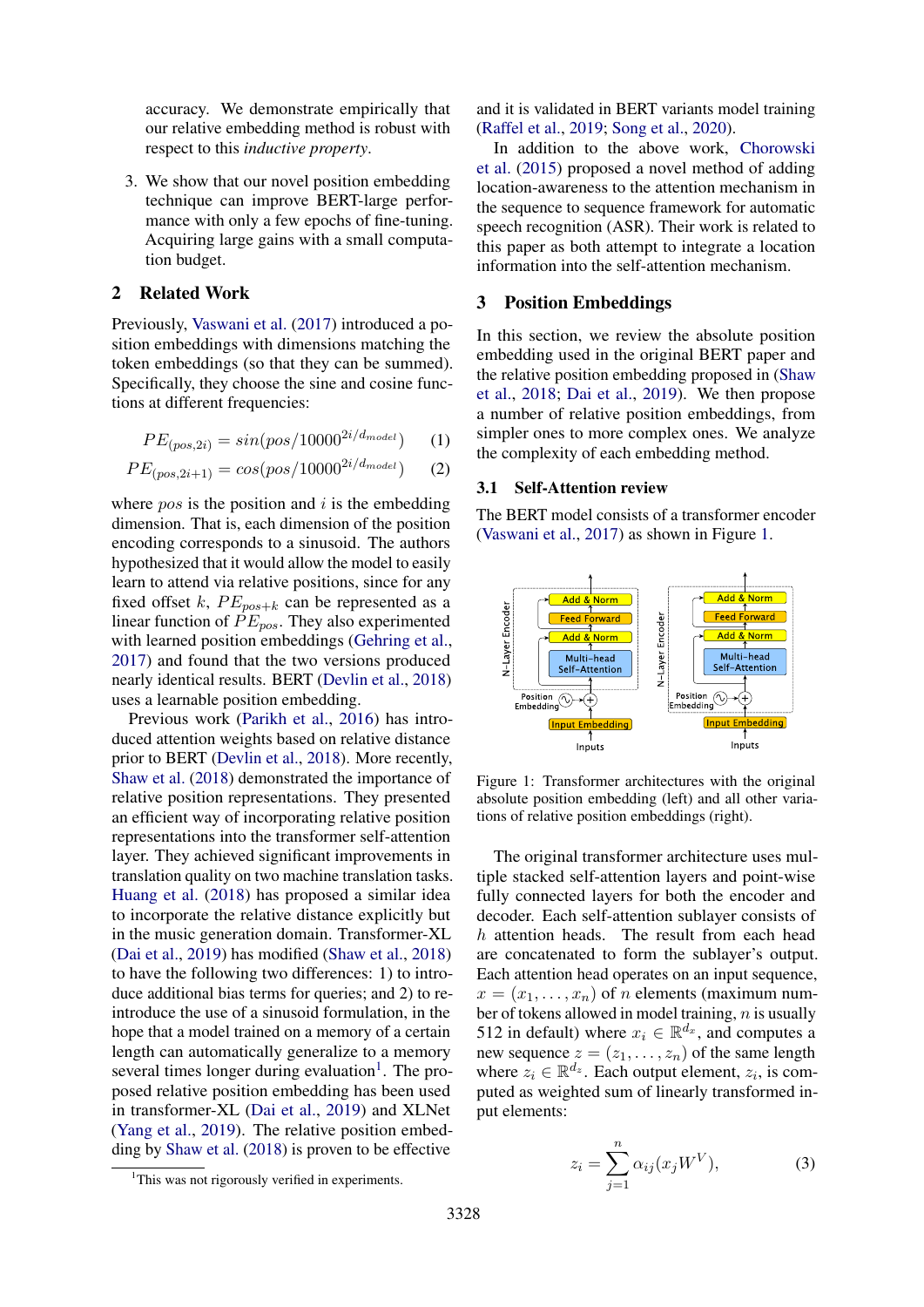where  $\alpha_{ij}$  is the weight which is computed by applying a softmax function:

$$
\alpha_{ij} = \frac{\exp e_{ij}}{\sum_{k=1}^{n} \exp e_{ik}},\tag{4}
$$

where  $e_{ij}$  is the attention weight from position j to  $i$ , a scaled dotted product following a linear transformation:

<span id="page-2-1"></span>
$$
e_{ij} = \frac{(x_i W^Q)(x_j W^K)^T}{\sqrt{d_z}}.
$$
 (5)

The scaling factor  $\sqrt{d_z}$  is necessary to make the training stable. The dot product is chosen due to its simplicity and computational efficiency. Linear transformation of the inputs add sufficient expressive power.  $W_Q$ ,  $W_K$ ,  $W_V \in \mathbb{R}^{d_x \times d_z}$  are parameter matrices. These parameter matrices are unique per layer and attention head.

### 3.2 Absolute position embedding in BERT

In the self-attention scheme, the absolute position embedding is as follows.

<span id="page-2-4"></span>
$$
x_i = t_i + s_i + w_i, \tag{6}
$$

where  $x_i$ ,  $i \in \{0, \ldots, n-1\}$  is the input embedding to the first transformer layer,  $t_i$ ,  $s_i$  and  $w_i \in \mathbb{R}^{d_x}$  are the token embeddings, segment embeddings and absolute position embeddings respectively. Segment embedding indicates if a token is sentence  $A$  or sentence  $B$ , which was originally introduced in BERT [\(Devlin et al.,](#page-8-0) [2018\)](#page-8-0) to compute the next sentence prediction (NSP) loss. Later work [\(Yang et al.,](#page-8-2) [2019;](#page-8-2) [Liu et al.,](#page-8-5) [2019a;](#page-8-5) [Raffel et al.,](#page-8-4) [2019\)](#page-8-4) suggested that the NSP loss does not help improve accuracy. We therefore drop the segment embedding in this paper. Token embeddings  $t_i$  and absolute position embeddings  $w_i$ , are learnable parameters trained to maximize the log-likelihood of the MLM task. Figure [2](#page-2-0) depicts the absolute position embedding graphically, which is used in the first layer in Figure [1](#page-1-1) left. The maximum length of a sequence  $n$  is required to be determined before the training. Although it lacks the inductive property, this approach is found to be effective for many NLP tasks, due to the fact that the maximum sequence length is enforced at inference anyway in most cases.

## 3.3 Shaw's relative position embedding

The work of [\(Shaw et al.,](#page-8-6) [2018\)](#page-8-6) proposed the edge representations,  $a_{ij} \in \mathbb{R}^{d_z}$ , which is used to model how much token  $t_i$  attends to token  $t_j$ . The equation [\(5\)](#page-2-1) can be revised as follows to consider the

<span id="page-2-0"></span>

|  |  |  | $\mathsf{w}_{0}$ $\mathsf{w}_{1}$ $\mathsf{w}_{2}$ $\mathsf{w}_{3}$ $\mathsf{w}_{4}$ $\mathsf{w}_{5}$ $\mathsf{w}_{6}$ |
|--|--|--|------------------------------------------------------------------------------------------------------------------------|
|  |  |  |                                                                                                                        |

Figure 2: Absolute position embedding  $p_i$ .

distance between token  $i$  and  $j$  in computing their attention.

$$
e_{ij} = \frac{(x_i W^Q)(x_j W^K + a_{ij})^T}{\sqrt{d_z}}.
$$
 (7)

They also introduced clipped value  $k$  which is the maximum relative position distance allowed. The authors hypothesized that the precise relative position information is not useful beyond a certain distance. Therefore, there are  $2k + 1$  unique edge labels  $w = (w_{-k}, \ldots, w_k)$  defined as the following.

<span id="page-2-5"></span>
$$
a_{ij} = w_{\text{clip}(j-i,k)} \tag{8}
$$
  
clip $(x, k) = \max(-k, \min(k, x)) \tag{9}$ 

<span id="page-2-2"></span>Figure [3](#page-2-2) shows the edge representations  $a_{ij}$  graphically, with  $k = 3$ .

| 6            | $W_{-3}$ | $W_{-3}$ | $W_{-3}$       | $W_{-3}$       | $W_{-2}$       | $W_{-1}$       | $W_0$          |
|--------------|----------|----------|----------------|----------------|----------------|----------------|----------------|
| 5            | $W_{-3}$ | $W_{-3}$ | $W_{-3}$       | $W_{-2}$       | $W_{-1}$       | $W_0$          | $W_1$          |
| 4            | $W_{-3}$ | $W_{-3}$ | $W_{-2}$       | $W_{-1}$       | $W_0$          | $W_1$          | W <sub>2</sub> |
| 3            | $W_{-3}$ | $W_{-2}$ | $W_{-1}$       | $W_0$          | $W_1$          | W <sub>2</sub> | $W_3$          |
| 2            | $W_{-2}$ | $W_{-1}$ | $W_0$          | $W_1$          | W <sub>2</sub> | $W_3$          | $W_3$          |
| $\mathbf{1}$ | $W_{-1}$ | $W_0$    | $W_1$          | W <sub>2</sub> | $W_3$          | $W_3$          | $W_3$          |
| 0            | $W_0$    | $W_1$    | W <sub>2</sub> | $W_3$          | $W_3$          | $W_3$          | $W_3$          |
|              |          |          | 2              | 3              | 4              | 5              | 6              |

Figure 3: Relative position weights  $a_{ij}$ .

## 3.4 XLNet's relative position embedding

Transformer-XL [\(Dai et al.,](#page-8-8) [2019\)](#page-8-8) and XLNet [\(Yang et al.,](#page-8-2) [2019\)](#page-8-2) also utilize the relative position embedding, with the equation [\(5\)](#page-2-1) being revised as follows

<span id="page-2-3"></span>
$$
e_{ij} = \frac{(x_i W^Q + u)(x_j W^K)^T + (x_i W^Q + v)(R_{ij} W^R)^T}{\sqrt{d_z}},
$$
\n(10)

where  $W^R$  is a learnable parameter matrix and  $R_{ij}$ is the sinusoid encoding vector between location  $i$ and  $j$ .  $R$  is a sinusoid encoding matrix [\(Vaswani](#page-8-10) [et al.,](#page-8-10) [2017\)](#page-8-10) without learnable parameters, which essentially reflects the prior that only the relative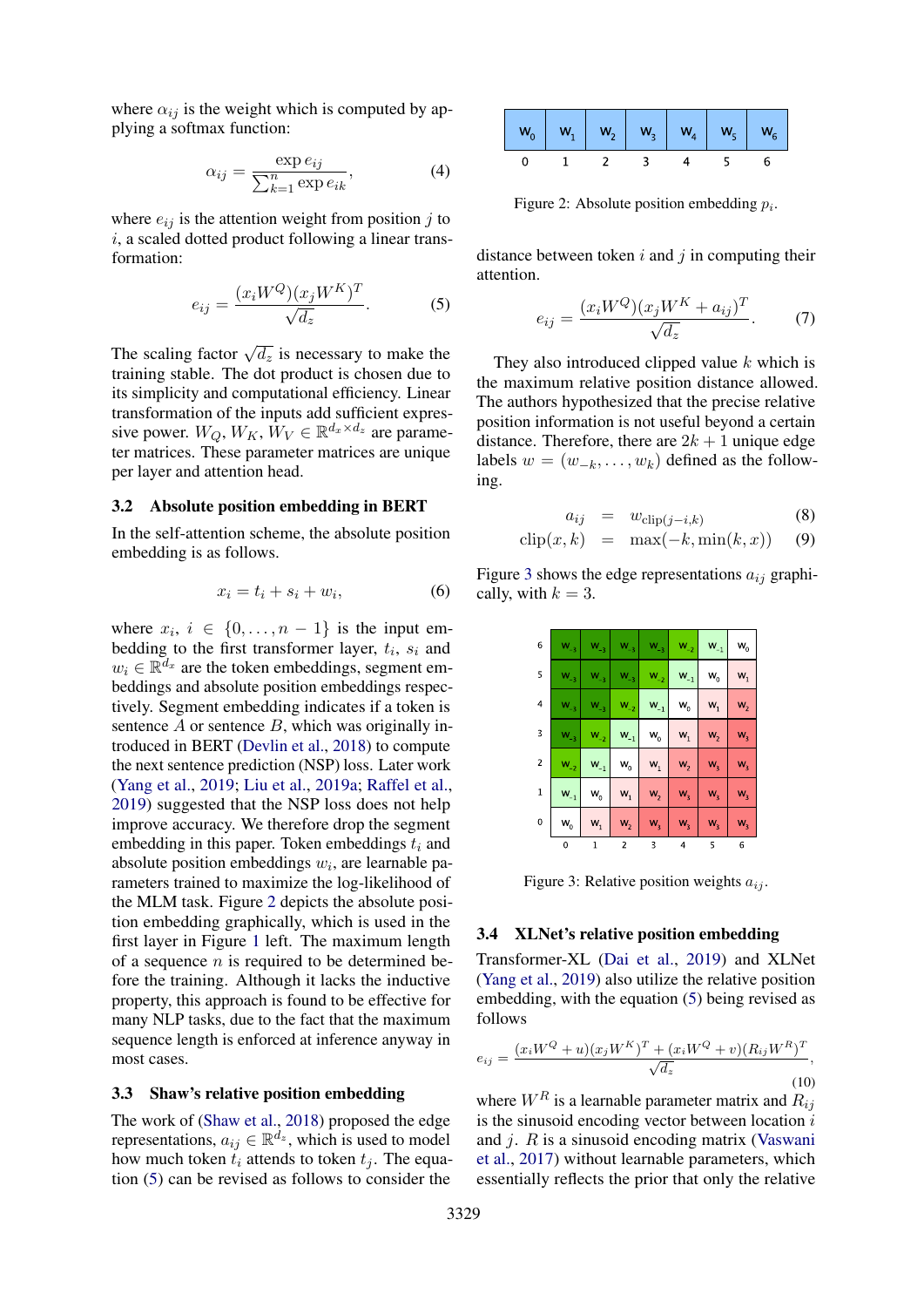distance matters for where to attend.  $u \in \mathbb{R}^{d_z}$  and  $v \in \mathbb{R}^{d_z}$  are trainable parameters to represent the query bias for content-based (the first term in numerator) and location-based (the second term in numerator) attentions respectively. The relative position embedding defined in equation [\(10\)](#page-2-3) is similar to the work of [Shaw et al.](#page-8-6) [\(2018\)](#page-8-6) but with two differences: 1) it introduces additional bias terms for queries; and 2) it uses the sinusoid formulation proposed in the original transformer paper [\(Vaswani](#page-8-10) [et al.,](#page-8-10) [2017\)](#page-8-10).

We implemented this but found that the bias terms led to training instability. After removing the bias terms, keeping only the sinusoids, we found that the accuracy is slightly worse than Shaw's method [\(Shaw et al.,](#page-8-6) [2018\)](#page-8-6). We skip the comparison to XLNet's relative embedding while focusing on the comparison to the Shaw's method, which has been widely used in the variants of BERTs due to its simplicity [\(Raffel et al.,](#page-8-4) [2019;](#page-8-4) [Song et al.,](#page-8-9) [2020\)](#page-8-9).

### 3.5 Proposed position embeddings

In this section, we propose four variants of relative position embedding to encourage increased interactions between key, query, and position embedding in the self-attention mechanism. The design choices include whether relative positions are signed and whether they are scalars or vectors.

## 3.5.1 Relative position embedding method 1

This method only considers the absolute distance of token  $i$  and  $j$ . That is, it does not distinguish the sign of the distance  $j - i$ . The distance embedding can be written as follows.

$$
a_{ij} = w_{|j-i|},\tag{11}
$$

where  $w$  is scalar used to represent how token  $i$ attends to j with absolute distance  $|j - i|$ . We do not apply the clipping value  $k$  in this method. The learnable parameters are  $w = (w_0, \ldots, w_{n-1}),$ where  $n$  is maximum sequence length. The equation [\(5\)](#page-2-1) can be revised as follows to consider the distance between token  $i$  and  $j$  in computing their attention. As  $a_{ij}$  is a scalar, we use the multiplicative interaction between key, query and relative embedding, which is different from the additive interaction in Shaw's method.

<span id="page-3-0"></span>
$$
e_{ij} = \frac{(x_i W^Q)(x_j W^K)^T a_{ij}}{\sqrt{d_z}}.
$$
 (12)

#### 3.5.2 Relative position embedding method 2

As with method 1, this method uses scalars to represent relative position embeddings. However, it now

distinguishes the sign of the distance  $j - i$ . That is, it assumes that the future token has different attention weights from the previous one in attending to a token in the middle, despite that the absolute distance is the same. The distance embedding can thus be written as follows.

$$
a_{ij} = w_{j-i}, \tag{13}
$$

where  $w$  is scalars used to represent how token  $i$ attends to *j*. The learnable parameters are  $w =$  $(w_{1-n}, \ldots, w_0, \ldots, w_{n-1})$ , where *n* is maximum sequence length. Similar to method 1, the equation [\(12\)](#page-3-0) is used compute the attention scores.

## 3.5.3 Relative position embedding method 3

Method 3 replaces the scalar relative position embeddings with vector embeddings. The distance embedding can thus be written as follows.

$$
a_{ij} = \mathbf{w}_{j-i},\tag{14}
$$

where  $\mathbf{w} \in \mathbb{R}^{d_z}$  represents the embedding on how token  $i$  attends to  $j$ . The learnable parameters are  $\mathbf{w} = (\mathbf{w}_{1-n}, \dots, \mathbf{w}_0, \dots, \mathbf{w}_{n-1}),$  where *n* is maximum sequence length. The equation [\(5\)](#page-2-1) can be revised as follows.

<span id="page-3-1"></span>
$$
e_{ij} = \frac{\text{sum\_prod}(x_i W^Q, x_j W^K, a_{ij})}{\sqrt{d_z}}.
$$
 (15)

Note that the numerator is the sum over elementwise product of three vectors in dimension  $\mathbb{R}^{d_z}$ : query vector, key vector and relative position embedding vector. This is a natural extension from multiplication of scalars in method 2. The key difference is the introduction of the multiplicative interaction between key, query, and the relative position *vector*, which was missing in all previous methods (including absolute position embeddings and [Shaw et al.](#page-8-6) [\(2018\)](#page-8-6) and XLNet's relative position embeddings). For example, in [Shaw et al.](#page-8-6)  $(2018)$ , equation  $(5)$ , the attention score has two factors. The first models the interaction between key and query,  $(x_i W^Q)(x_j W^K)^T$ , and the second models the interaction between query and relative position embedding,  $(x_i W^Q)(a_{ij})^T$ . We hypothesize that the explicitly modeling of the interaction between query, key and relative position embedding would have more expressive power. In this method, the relative position embedding serves as a gate to filter out the dot product of query and key. This gate would prevent a query from attending to a similar key (content-wise) heavily if the query and key positions are far away from each other.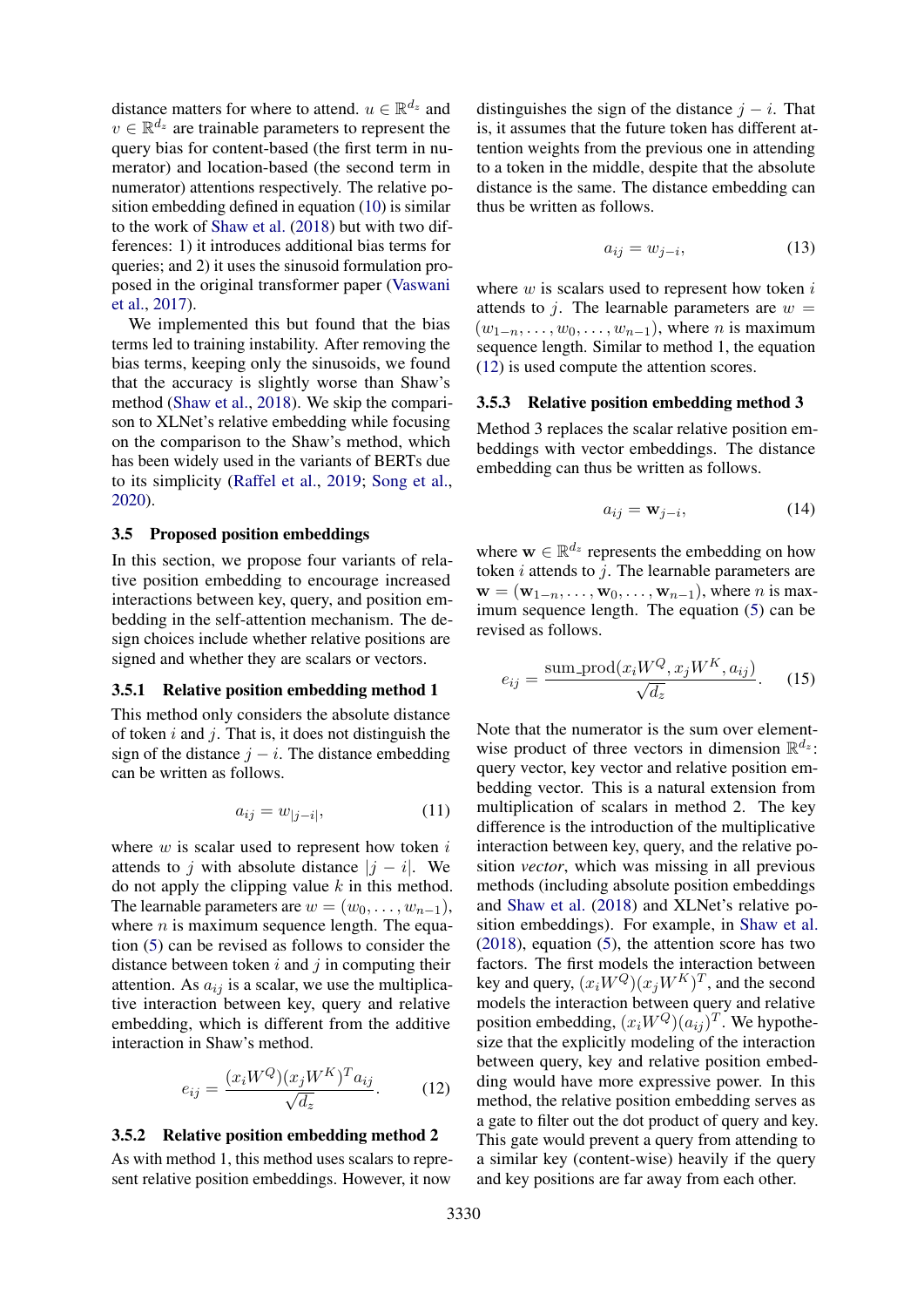## 3.5.4 Relative position embedding method 4

We identified that all previous relative position embeddings do not model the interaction of query, key and relative position embeddings simultaneously. As a backoff from method 3 and also an extension to Shaw's method, method 4 consists of modeling the dot product of all possible pairs of query, key, and relative position embeddings. As with method 3, the learnable parameters are  $\mathbf{w} = (\mathbf{w}_{1-n}, \dots, \mathbf{w}_0, \dots, \mathbf{w}_{n-1})$ . The equation [\(5\)](#page-2-1) can be revised as follows.

<span id="page-4-0"></span>
$$
e_{ij} = \frac{(x_i W^Q) \cdot (x_j W^K) + (x_i W^Q) \cdot a_{ij} + (x_j W^K) \cdot a_{ij}}{\sqrt{d_z}}.
$$
\n(16)

Three factors in the numerator model the interaction of query and key, query and relative position embedding, and key and relative position embedding, respectively. The interaction of query and key is the conventional content attention, while the remaining two are for relative position discount of query and key respectively. Shaw's method (see equation [5\)](#page-2-1) only contains the first two factors. We note that the embeddings are shared in factor 2 and 3, the formulation in [\(16\)](#page-4-0) empowers a more reliable estimation of relative embeddings compared to Shaw's method, as we will see in the experiments. Method 4 can be re-written as,

$$
e_{ij} = \frac{(x_i W^Q + a_{ij})(x_j W^K + a_{ij})^T - \langle a_{ij}, a_{ij} \rangle}{\sqrt{d_z}}.
$$
\n(17)

The first term is a generalized case to absolute position embeddings (see equation [\(6\)](#page-2-4)), in which each absolute position embedding vector is added to the word embedding. Precisely, the assignment of  $a_{ij} = a_i$  and  $a_{ij} = a_j$  for the two entries of  $a_{ij}$  in the first factor and the drop of the bias term  $\langle a_{ij}, a_{ij} \rangle$  make absolute position embeddings a specific case of method 4.

### 3.6 Complexity Analysis

We analyze the storage complexity of various position embedding methods in this section. For a transformer model with  $m$  layers,  $h$  attention heads per layer, and maximum sequence length of  $n$ , table [1](#page-4-1) lists the parameter size for various position embeddings and the runtime storage complexity. In order to have sufficient expressive power, we allow different embedding parameters at different layers for all methods (see Figure [1](#page-1-1) right) except absolute position embedding<sup>[2](#page-4-2)</sup>. For example, Shaw's method introduces relative position embedding parameters with size of  $mh(2n - 1)d$ . The parameters are

used multiple times in equation [\(8\)](#page-2-5) (also see Figure [3\)](#page-2-2), leading to runtime storage complexity of  $\mathcal{O}(mhn^2d)$ .

<span id="page-4-1"></span>

| Method   | Parameter size | Complexity            |
|----------|----------------|-----------------------|
| Absolute | nd             | $\mathcal{O}(nd)$     |
| Shaw     | $mh(2n-1)d$    | $\mathcal{O}(mhn^2d)$ |
| method 1 | mhn            | $\mathcal{O}(mhn^2)$  |
| method 2 | $mh(2n-1)$     | $\mathcal{O}(mhn^2)$  |
| method 3 | $mh(2n-1)d$    | $\mathcal{O}(mhn^2d)$ |
| method 4 | $mh(2n-1)d$    | $\mathcal{O}(mhn^2d)$ |

Table 1: Parameter sizes and runtime storage complexities of various position embedding methods.

All position embedding methods introduce a small number of additional parameters to the BERT model. Precisely, Shaw, method 3 and 4 introduce  $mh(2n-1)d$ ,  $12 * 12 * (2 * 512 - 1) = 147K$ parameters at maximum, which is negligible when compare to the number of parameters in BERT (108M parameters). For simple methods 1 and 2, they introduce even fewer parameters. We point out a caveat on method 3: despite the fact that it introduces the same number of parameters as with method 4, it requires a significantly higher memory footprint during training. This may be due to the inefficient GPU implementation of sum over element-wise product of vectors in Equation [\(15\)](#page-3-1) compared to matrix multiplication. As a result, we can only fit 2 sequences in each GPU for method 3, as opposed to 20 sequences per GPU for all other methods. In terms of training and inference speed, Shaw's method and proposed methods 1, 2 and 4 are all similar to the absolute position embedding baseline.

## 4 Experiments

We leverage the same data used to pre-train BERT: BooksCorpus (800M words) [\(Zhu et al.,](#page-8-14) [2015\)](#page-8-14) and English Wikipedia (2.5B words) [\(Wikipedia con](#page-8-15)[tributors,](#page-8-15) [2004;](#page-8-15) [Devlin et al.,](#page-8-0) [2018\)](#page-8-0). Following the setup from RoBERTa [\(Liu et al.,](#page-8-5) [2019a\)](#page-8-5), we leave out the next sentence prediction loss and only use one segment instead of the two segments proposed in BERT [\(Devlin et al.,](#page-8-0) [2018\)](#page-8-0) during model training. We set the maximum input length to 512. Similar to BERT, we use a vocabulary size of 30k with wordpiece tokenization.

We generate the masked input from MLM targets using *whole word masking*. The model updates use a batch size of 160 and Adam optimizer with learning rate starting at 1e-4. Our maximum batch size is 160 on an Nvidia V100 instance (with 8GPUs).

Following previous work [\(Devlin et al.,](#page-8-0) [2018;](#page-8-0) [Yang et al.,](#page-8-2) [2019;](#page-8-2) [Liu et al.,](#page-8-5) [2019a;](#page-8-5) [Lan et al.,](#page-8-3) [2019\)](#page-8-3), we evaluate on the General Language Un-

<span id="page-4-2"></span><sup>&</sup>lt;sup>2</sup>To be compatible to the original BERT implementation.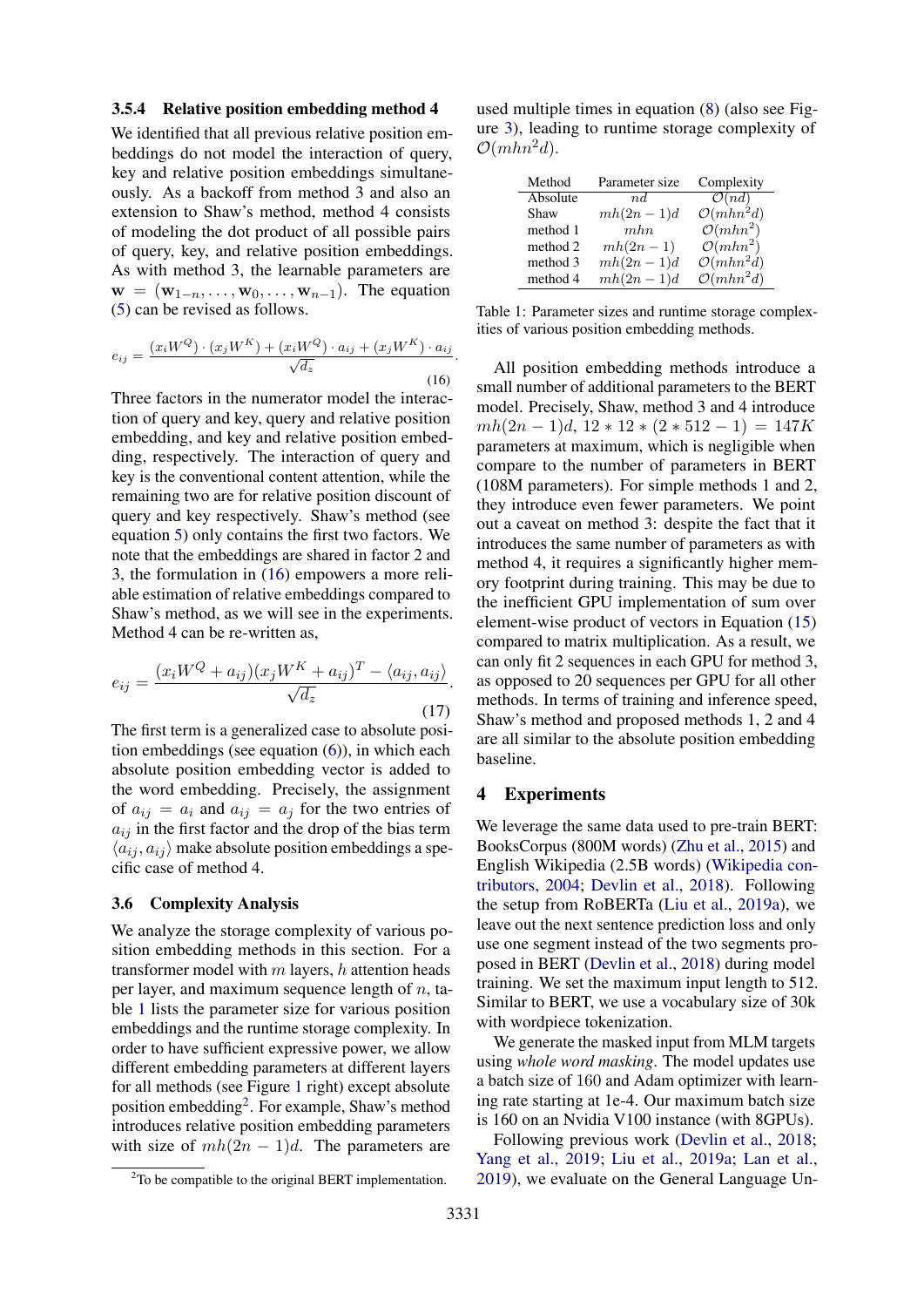derstanding Evaluation (GLUE) benchmark [\(Wang](#page-8-16) [et al.,](#page-8-16) [2018\)](#page-8-16) and the Stanford Question Answering Dataset (SQuAD1.1) [\(Rajpurkar et al.,](#page-8-17) [2016\)](#page-8-17).

## 4.1 Models evaluation on SQuAD dataset

We run the pre-training experiments for different position embedding methods on base settings only. We omit the BERT-large experiments as they are computationally intensive. After pre-training, we fine-tune on SQuAD1.1. Table [2](#page-5-0) shows the results of SQuAD for absolute position embedding, Shaw's relative position embedding, and the four relative position embeddings proposed in this paper.

<span id="page-5-0"></span>

| Model                                  | EМ            | F1            |
|----------------------------------------|---------------|---------------|
| BERT (Devlin et al., 2018)<br>Absolute | 80.8<br>81.58 | 88.5<br>88.59 |
| (Shaw et al., 2018)                    | 82.38         | 89.37         |
| Method 1                               | 80.82         | 87.96         |
| Method 2                               | 81.44         | 88.86         |
| Method 3                               | 83.71         | 90.50         |
| Method 4                               | 83.63         | 90.53         |

Table 2: SQuAD1.1 development results for various position embeddings on BERT-base.

We reproduced compatible BERT baselines [\(De](#page-8-0)[vlin et al.,](#page-8-0) [2018\)](#page-8-0) (F1 score of 88.5) with absolute position embedding (F1 score of 88.59). We show that Shaw's relative position embedding leads to a higher accuracy (F1 score of 89.37) when compared to the BERT default setting (absolute position embedding). Our proposed simple relative position embeddings method 1 results in F1 scores of 87.96, which is worse than the baseline of absolute position embedding. When we consider the relative distance sign (method 2), we obtain an improved F1 score of 88.86, which is similar to the BERT absolute position embedding baseline. This shows the effectiveness of multiplicative interaction between query, key and relative embedding directly, despite that the relative embeddings are simple scalars. The method 3, which has vector representations for relative position embeddings and also models the interaction between query, key and relative position embedding directly, leads to a higher F1 score of 90.50. Finally, the method 4, which is backoff of method 3 (or extension of Shaw's method), leads to a similar F1 score of 90.53. Method 4 is the most promising method among four proposed methods due to its high accuracy and computation efficiency.

## 4.2 Model evaluation on GLUE datasets

Following [Devlin et al.](#page-8-0) [\(2018\)](#page-8-0), we use a batch size of 32 and 3-epoch fine-tuning over the data

for GLUE tasks. For each task, we report the accuracy on development dataset with learning rate 3e-5. Table [3](#page-6-0) shows the results of GLUE datasets for absolute position embedding, Shaw's relative position embedding and the four proposed methods in this paper.

Following the settings from BERT [\(Devlin et al.,](#page-8-0) [2018\)](#page-8-0), F1 scores are reported for QQP and MRPC, and accuracy scores are reported for MNLI and SST-2. There is no significant accuracy difference between the absolute, Shaw and proposed methods, except that the proposed method 3 leads to significant lower F1 score (82.86) on MRPC dataset. While various position embeddings lead to different results on complex question answering datasets like SQuAD, they are not as sensitive to GLUE tasks. Our hypothesis is that SQuAD requires hidden activations at all token positions, so the relative position embedding plays a key role in modeling the interactions of tokens at different positions. The GLUE datasets, on the other hand, use the first token [CLS] only and thus the relative embeddings have limited impact. We do not know the exact reason for the low accuracy of method 3 on MRPC dataset. One hypothesis is that the interaction between query, key and position embedding introduced in method 3 is unstable on this dataset.

## 4.3 Models with various  $k$

We usually limit the maximum training sequence length to 512 in BERT training in consideration of the memory footprint. It remains relatively unexplored for the *inductive* property: can a BERT model trained on short sentences be generalized to handle longer sentences? This property is not thoroughly explored, partially because a maximum sequence length would be applied during inference anyway for practical considerations and thus there is no consistency between training and testing. Nevertheless, to fully address the question, one can train BERT models with different settings of maximum sequence lengths and test on longer sequences. The inductive property is related to the position embedding methods. One can try different position embedding methods and test how they affect the inductive property. For example, if we set m and n,  $m < n$ , as the maximum sequence lengths for training and test respectively. The fixed sinusoid, Shaw's, and our proposed methods can be directly employed while the absolute position method cannot as the position embeddings for position  $[m + 1, n]$  are not learned in training but are required during inference. The relative position embeddings are better choices as they are not subject to a maximum position value and learnable. In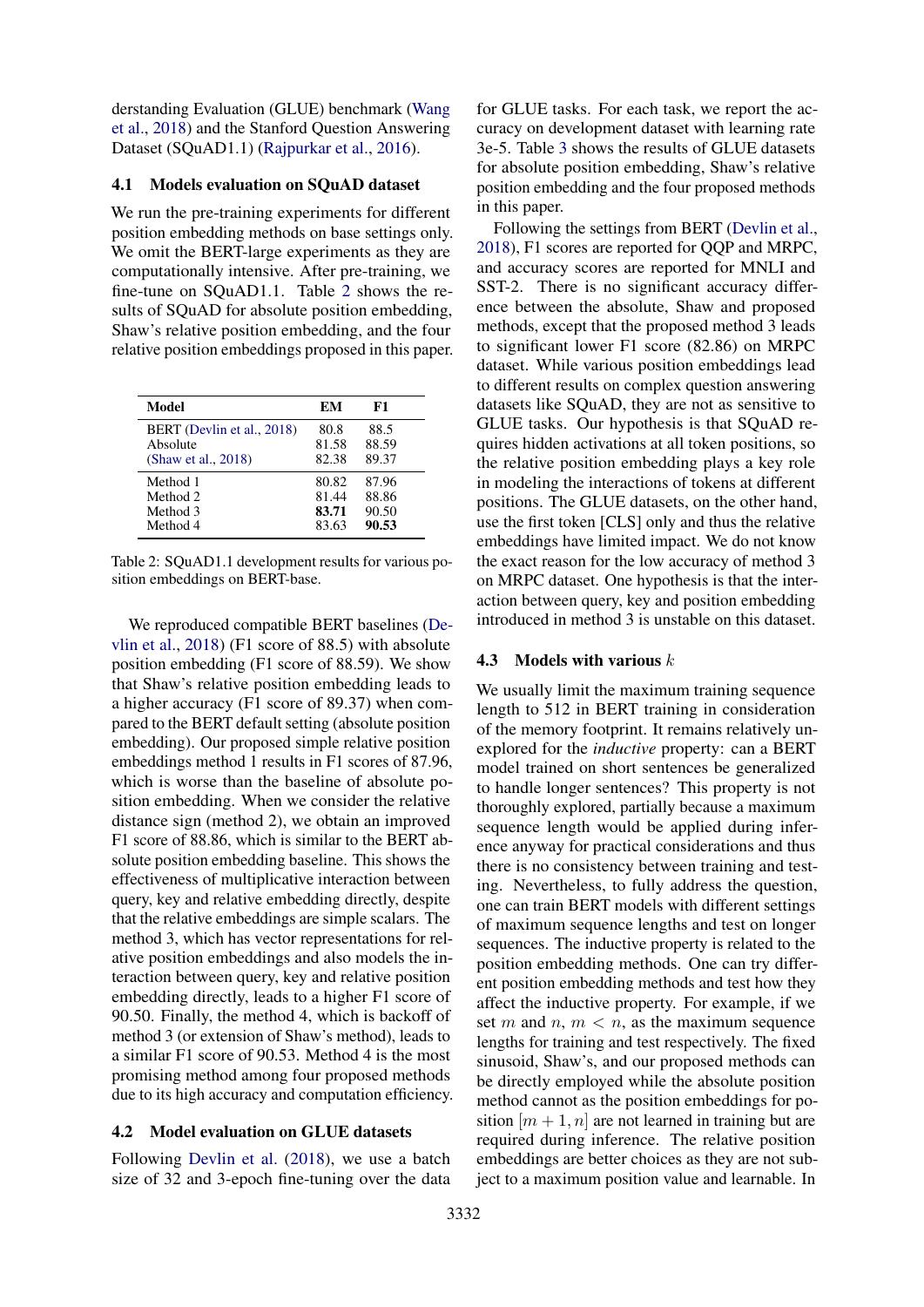<span id="page-6-0"></span>

| Model                      | $MNLI-(m/mm)$ | <b>OOP</b> | $SST-2$ | <b>MRPC</b> |
|----------------------------|---------------|------------|---------|-------------|
| BERT (Devlin et al., 2018) | 84.6/83.4     | 71.2       | 93.5    | 88.9        |
| Absolute                   | 83.57/83.65   | 87.64      | 90.48   | 88.40       |
| (Shaw et al., $2018$ )     | 84.10/84.07   | 87.77      | 90.94   | 88.68       |
| Method 1                   | 83.84/84.06   | 87.52      | 91.97   | 88.65       |
| Method 2                   | 83.68/83.78   | 87.50      | 91.05   | 87.34       |
| Method 3                   | 84.81/84.68   | 87.11      | 91.39   | 82.86       |
| Method 4                   | 84.45/84.51   | 87.41      | 91.74   | 88.88       |

Table 3: GLUE development results for different position embeddings on BERT base setting.

this section, we vary the clipping distance  $k$  (equation [9\)](#page-2-5) of the maximum relative distance to see how it affects the model accuracy. A small value of  $k$  explicitly models two tokens within this distance. Any pairs of tokens greater than this would be treated as if they are  $k$  positions away.

Table [4](#page-6-1) shows the EM and F1 score of method 4 on SOuAD dev dataset as a function of  $k$ . The

<span id="page-6-1"></span>

| k              | Pre-train<br>MaxSeqLen | <b>Fine-tune</b><br>MaxSeqLen | EM    | F1    |
|----------------|------------------------|-------------------------------|-------|-------|
| 2              | 512                    | 512                           | 82.17 | 89.19 |
| $\overline{4}$ | 512                    | 512                           | 82.44 | 89.37 |
| 8              | 512                    | 512                           | 82.64 | 89.59 |
| 16             | 512                    | 512                           | 83.42 | 90.18 |
| 32             | 512                    | 512                           | 83.58 | 90.30 |
| 64             | 512                    | 512                           | 83.40 | 90.21 |
| 128            | 512                    | 512                           | 83.20 | 90.03 |
| 256            | 512                    | 512                           | 83.59 | 90.54 |
| 512            | 512                    | 512                           | 83.63 | 90.53 |
| 256            | 512                    | 576                           | 83.80 | 90.71 |
| 256            | 512                    | 640                           | 83.97 | 90.68 |
| 256            | 512                    | 704                           | 83.44 | 90.32 |

Table 4: SQuAD development results for different  $k$  on BERT base setting.

SQuAD dev data consists of 10570 question answer pairs. The average lengths of training and development sequences (questions and documents) are 130 and 133 respectively. We observe that the accuracy on SQuAD dev remains similar with  $k \geq 32<sup>3</sup>$  $k \geq 32<sup>3</sup>$  $k \geq 32<sup>3</sup>$ . This suggest that the relative position embedding for token pairs are greater than  $k = 32$ can only provide marginal information in BERT model training even the training sequences consist of 130 tokens in average. This observation ensures that method 4 is robust and generalized from the inductive perspective.

The absolute position embedding used in BERT does not permit downstream fine-tuning tasks training on sequences which have more tokens than the maximum sequence length (512). This, however, is not an issue for relative position embedding methods proposed in this paper. We hypothesize that

this flexibility may offer further accuracy boost on downstream tasks. We fine-tune the model, which was pre-trained with  $k = 256$  and pre-train maximum sequence length of 512, on SQuAD training data but allowing increased maximum sequence lengths  $(576, 640 \text{ and } 704 \text{ respectively})^4$  $(576, 640 \text{ and } 704 \text{ respectively})^4$  $(576, 640 \text{ and } 704 \text{ respectively})^4$ . The bottom of Table [4](#page-6-1) confirms our hypothesis. For example, setting fine-tuning maximum sequence length to 576 results in the highest F1 score (90.71%). We note that the gain mainly comes from the small percentage of SQuAD training and test data which have more tokens than 512. We hypothesize that, for a dataset which have a large percentage of sequences with 512 or more tokens, the gain can be more significant.

## 4.4 Relative position embeddings for large BERT models

Training BERT large models is computational expensive. To minimize the training cost, we test method 4 on a pre-trained BERT large model. In particular, we load a pre-trained BERT large model, *bert-large-uncased-whole-word-masking*, from py-torch transformer<sup>[5](#page-6-4)</sup> as the initial model and fine-tune the existing parameters and the new relative position embedding parameters for 3 epochs, staring with a small learning rate of  $5e - 5$ . We do not do the clipping of relative distance (thus  $k = 512$ ). Table [5](#page-7-0) shows that, with the near drop-in replacement of absolute position embedding with relative position embedding, method 4 boosts the F1 score of 93.15 to 93.55, with negligible increased number of parameters and inference latency. We hypothesize the same fine-tuning can be applied to different BERT variants (e.g., RoBERTa) to boost new state-of-the-art accuracy. In addition, we allow larger maximum sequence lengths (576, 640 and 704) in SQuAD fine-tuning task but do not observe additional gain in this case.

<span id="page-6-2"></span> $3$ Note that in [Shaw et al.](#page-8-6) [\(2018\)](#page-8-6), they found that the BLEU scores remains the same when  $k \geq 2$  in encoder decoder architecture.

<span id="page-6-3"></span><sup>4</sup>Around 3% of sequences have more tokens than maximum sequence length of 512.

<span id="page-6-4"></span><sup>5</sup> https://github.com/huggingface/transformers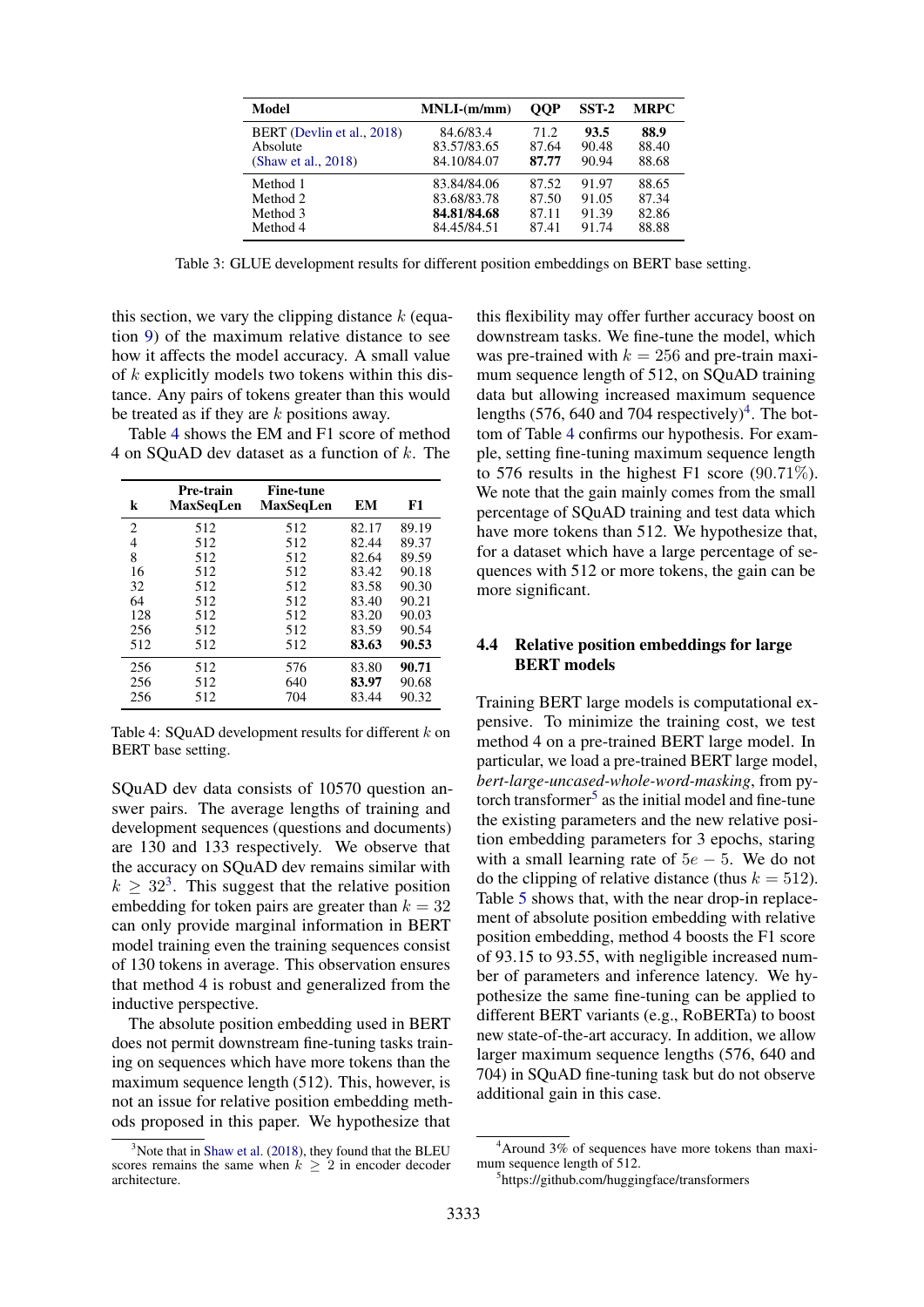<span id="page-7-0"></span>

| Model                      | Pre-train<br><b>MaxSeqLen</b> | <b>Fine-tune</b><br><b>MaxSeqLen</b> | EM    | F1    |
|----------------------------|-------------------------------|--------------------------------------|-------|-------|
| BERT (Devlin et al., 2018) | 512                           | 512                                  | 84.1  | 90.9  |
| Pre-trained                | 512                           | 512                                  | 86.91 | 93.15 |
| Method 4                   | 512                           | 512                                  | 87.51 | 93.55 |
| Method 4                   | 512                           | 576                                  | 87.40 | 93.48 |
| Method 4                   | 512                           | 640                                  | 87.57 | 93.49 |
| Method 4                   | 512                           | 704                                  | 87.16 | 93.47 |

Table 5: SQuAD development results for various BERT models for large setting.

### 4.5 Relative Position Visualization

We attempt to visualize relative position embeddings in this section. We select method 4 for visualization as it is both the most efficient and most accurate amongst our proposed methods.

Figure [4](#page-7-1) shows the embedding weights of the first head in the first layer for method 4, which is a  $1023 \times 64$  matrix, with the first dimension being the relative distance between two tokens, and the second being the attention dimension. We choose to plot the relative position of [−50, 50] which concentrates the proximity of two positions. We note that the weights at relative position of zero have the large absolute values, either positive (white) or negative (dark blue). These large absolute values may lead to large  $e_{ij}$  values in equation [\(16\)](#page-4-0), which indicates a token is likely to attend to another token within a close distance.

Figure [5](#page-7-2) shows the averaged attention weights over 12 heads on the first transformer layer for method 4. We show the self-attention between the first 50 tokens. This clearly shows that tokens heavily attend to their neighbors (dark blue on the diagonal) and has nearly zero attentions to tokens which are far away. This also explains why a small value of  $k$  is sufficient for the relative position embedding as the attention weights beyond this range are close to zero. Note that tokens usually have near zero attention on themselves. This seems counterintuitive but can be explained by the masked language model (MLM) task, in which the neighbors of a given token (as opposed to the token itself) provide the most useful information for the task.

### 5 Conclusion

We proposed new relative position embedding methods to encourage more interactions between query, key and relative position embeddings in selfattention mechanism. Our best proposed method is a generalization of the absolute position embedding and it leads to higher accuracy than the absolute and previous relative position embeddings on SQuAD1.1. In addition, we demonstrated empirically that our relative embedding method is rea-

<span id="page-7-1"></span>

Figure 4: Relative position (from -50 to 50) embedding weights on first transformer layer and first head for method 4.

<span id="page-7-2"></span>

Figure 5: Averaged attention weights across 12 heads on the first transformer layer for method 4.

sonably generalized and robust from the inductive perspective. Finally, we showed that our proposed method can be effectively and efficiently adopted as a drop-in replacement to boost the performance of large models with a small computational budget.